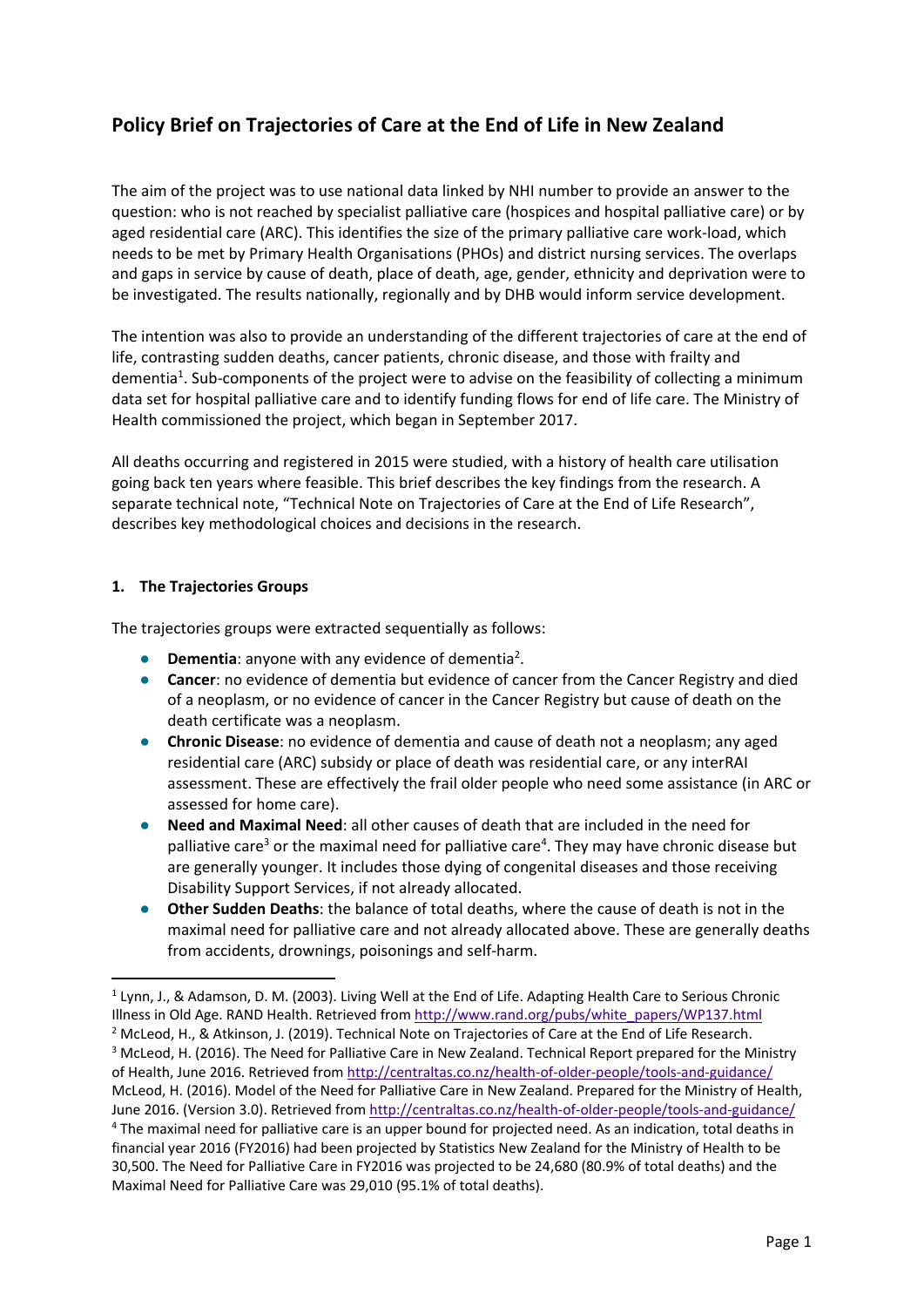The relative sizes of the groups are shown in Figure 1 and the proportional profile by age band is shown in Figure 2. There is a very distinctive pattern by age band. The solid black line shows, using the right-hand vertical axis, the number of deaths in each age band.







**Figure 2: Trajectories Groups in New Zealand in 2015, by Age Band**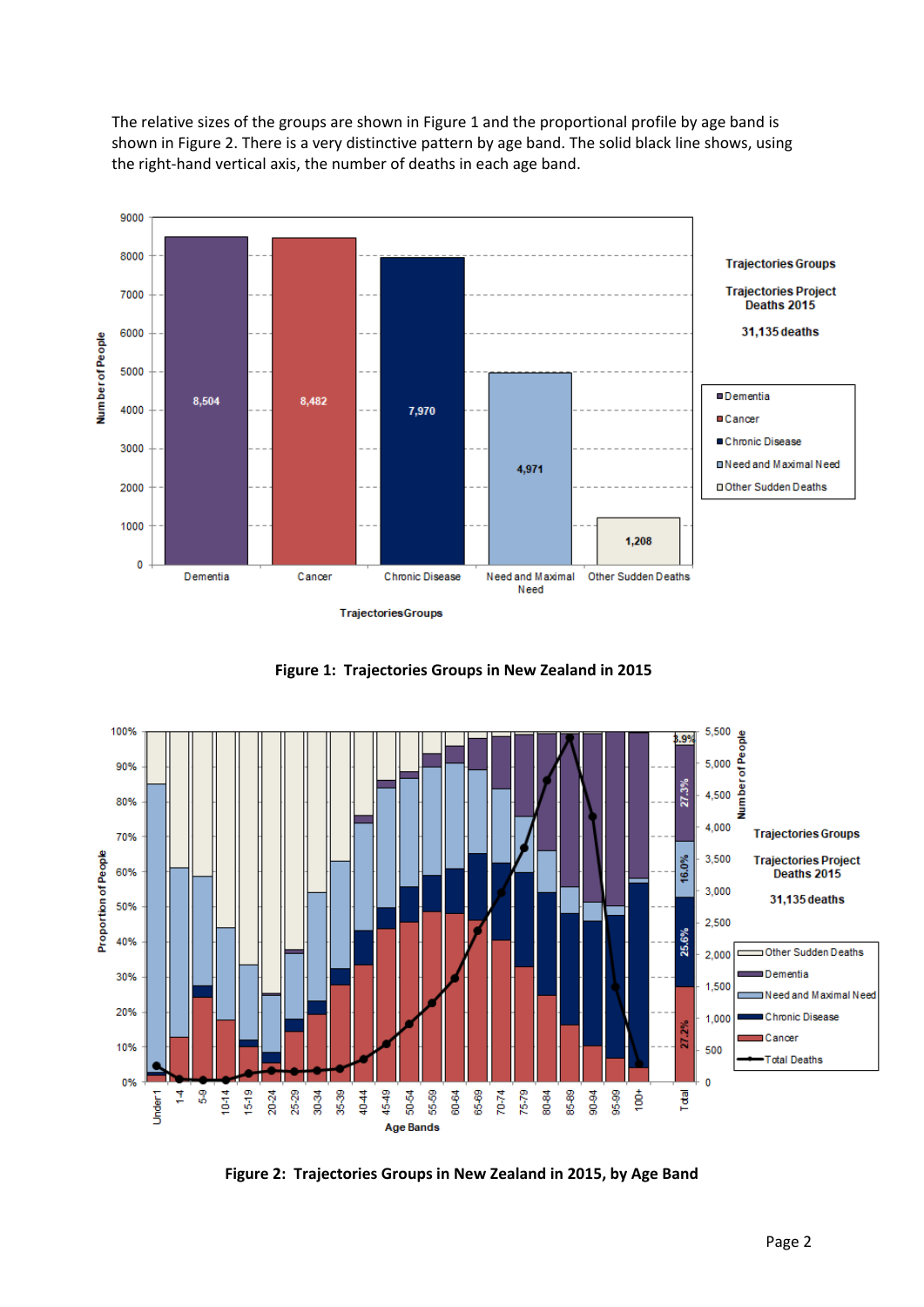In the childhood years, the Need and Maximal Need group is most evident. For deaths occurring in the teenage and early adult years, Other Sudden Deaths become the dominant group. The Cancer group has some childhood cases but begins to climb rapidly as a proportion of total deaths from a low point at age 20, reaching a peak around ages 45 to 69. At older ages, the proportions in the Cancer group decline, while the proportions in the Dementia and Chronic Disease groups increase rapidly.

These trajectories groups are used to explore services used in the graphs which follow. The shapes by age band are also sometimes shown as these give an indication of where pressure will be greatest as the number of deaths increases and as the age of deaths increases. Figure 3 shows projected deaths, as provided to the Ministry of Health by Statistics New Zealand in the 2017 update.



 **Figure 3: Increase in Numbers and Ageing of Projected Deaths by 2038** 

# **2. Utilisation of Hospital and Emergency Department**

Figures 4 and 5 below show the use of public hospital and the emergency department (ED) in the last years of life.

In Figure 4, by trajectory group, 71.0% of all deaths have both public hospital admissions and ED events in the last year of life (LYOL). The Cancer group has the highest level at 84.7%. A significant proportion of those in the Dementia group have no use of public hospital or any ED event (30.5%).

The impact on public hospitals and ED by age band is shown in Figure 5. The strong decline in use of both services at older ages is a function of the numbers entering aged residential care at older ages. (see Figure 7).

Overall, 5.8% of people used public hospitals in the LYOL where there was no specialist palliative care service. Chronic Disease has the highest gap at 7.5% of deaths. The list of hospital palliative care services was developed in early 2018 and the coverage in 2015 may not have been as good as in 2018. Issues with collecting data on hospital palliative care are described in the Technical Note.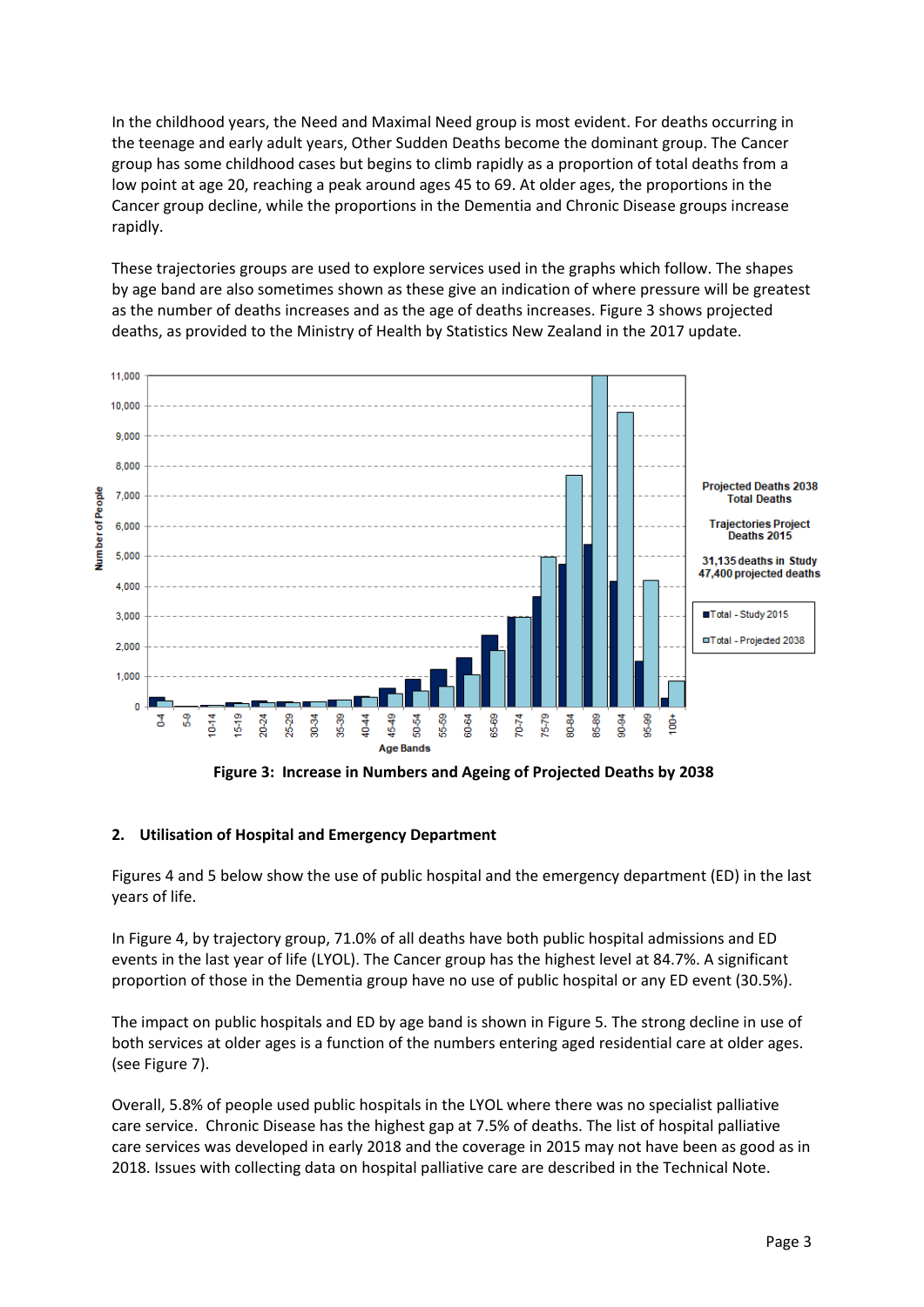

 **Figure 4: Public Hospital and Emergency Department Events** 



**Figure 5: Public Hospital and Emergency Department Events by Age Band**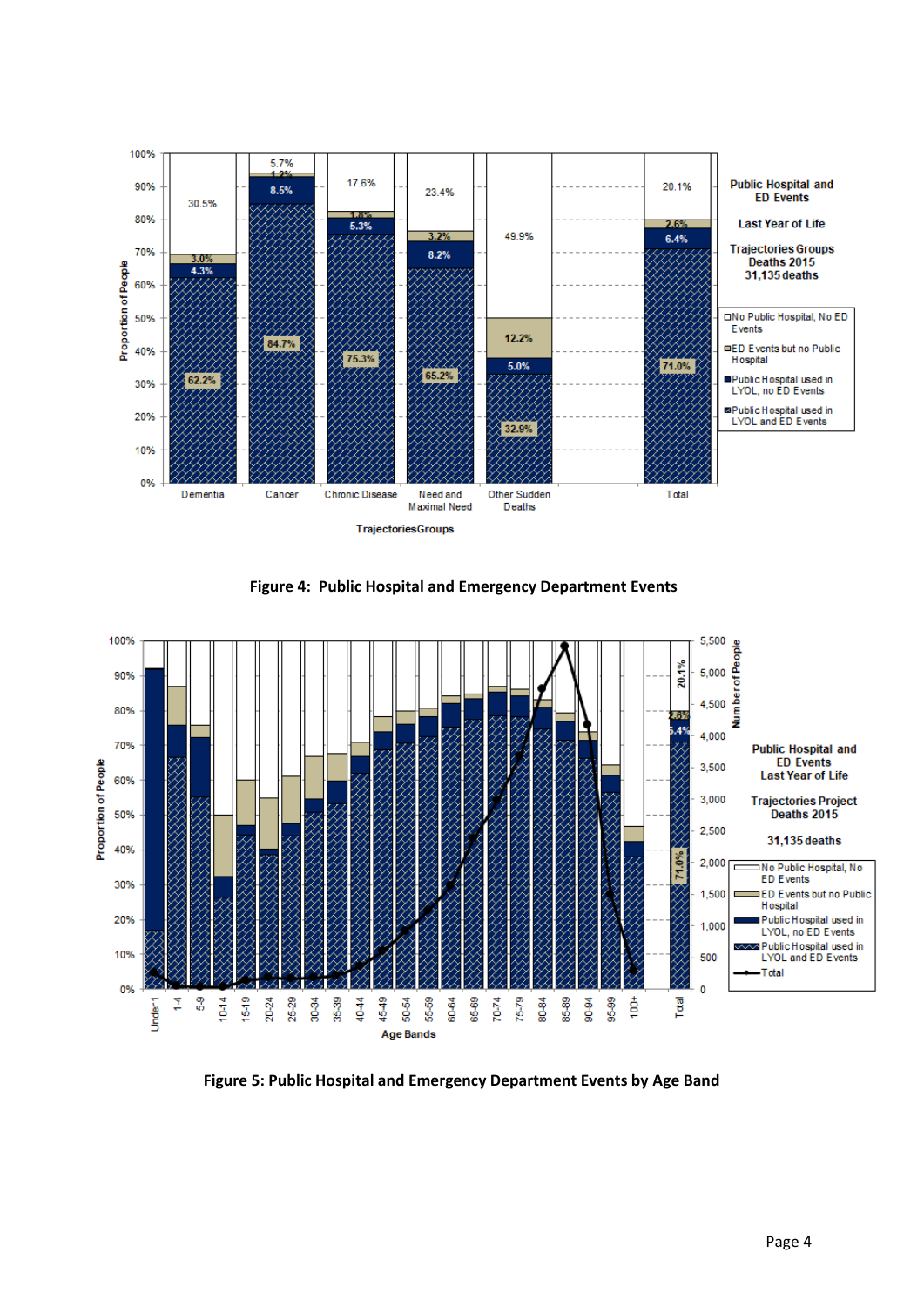#### **3. Palliative Care Needed in Aged Residential Care**

Aged residential care is a very important site for the provision of palliative care. In total, 38.4% of all deaths have an ARC subsidy at some stage in their trajectory. For the first time, in Figure 6, we can see the 5.5% who died in residential care but had no ARC subsidy. Thus, of all deaths in New Zealand in 2015, 43.8% have either an ARC subsidy or died in residential care.





**Figure 6: Aged Residential Care Subsidy or Died in Residential Care** 

**Figure 7: Aged Residential Care Subsidy and Place of Death**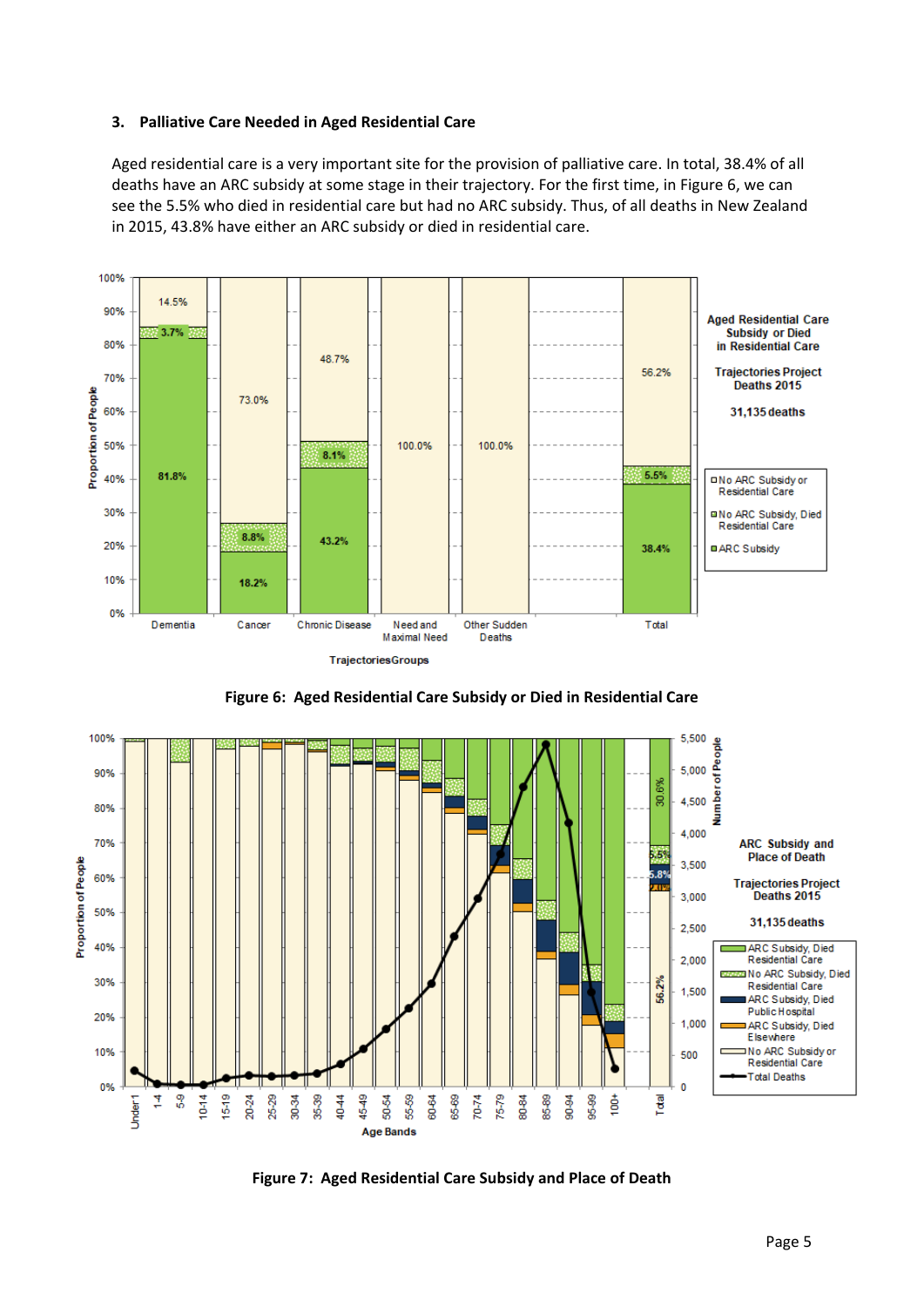In Figure 7 we see that 5.8% had an ARC subsidy at some time and died in a public hospital, while 2.0% had a subsidy and died elsewhere. At older ages, the proportion with an ARC subsidy who die in residential care increases substantially.

# **4. Needing an Institutional Bed at the End of Life**

In earlier work, residential care was sometimes seen as being "home" as it was thought likely that people were in aged residential are for long periods of time. Other researchers have shown how people are increasingly more frail on entry<sup>5</sup> and have challenged the understanding of aged residential care as home<sup>6,7</sup>. Our research shows the very short times that some people are spending in aged residential care facilities in New Zealand.



**Figure 8: Timing of First Admission to Aged Residential Care** 

While there are some people with long stays in ARC facilities, so that ARC has become "home", for many people there are very short stays in aged residential care. Overall, 43.7% of those with an ARC subsidy have their first admission less than one year before death and 24.3% are admitted for the first time in the last three months of life.

The proportion admitted in the last three months of life differs by trajectory group, with 15.9% for Dementia, 24.0% for Chronic Disease and 63.0% for the Cancer group.

<sup>5</sup> Boyd, M., Broad, J. B., Kerse, N., Foster, S., von Randow, M., Lay‐Yee, R., . . . Connolly, M. J. (2011). Twenty‐ year trends in dependency in residential aged care in Auckland, New Zealand: a descriptive study. J Am Med Dir Assoc, 12(7), 535‐540. Retrieved from http://www.ncbi.nlm.nih.gov/pubmed/21450250

<sup>6</sup> Connolly, M. J., Broad, J. B., Boyd, M., Kerse, N., & Gott, M. (2014). Residential aged care: the de facto hospice for New Zealand's older people. Australas J Ageing, 33(2), 114‐120. Retrieved from http://www.ncbi.nlm.nih.gov/pubmed/24521449

<sup>7</sup> Phillips, J. L., & Currow, D. C. (2017). Would reframing aged care facilities as a 'hospice' instead of a 'home' enable older people to get the care they need? Collegian, 24(1), 1‐2. Retrieved from https://www.ncbi.nlm.nih.gov/pubmed/29218955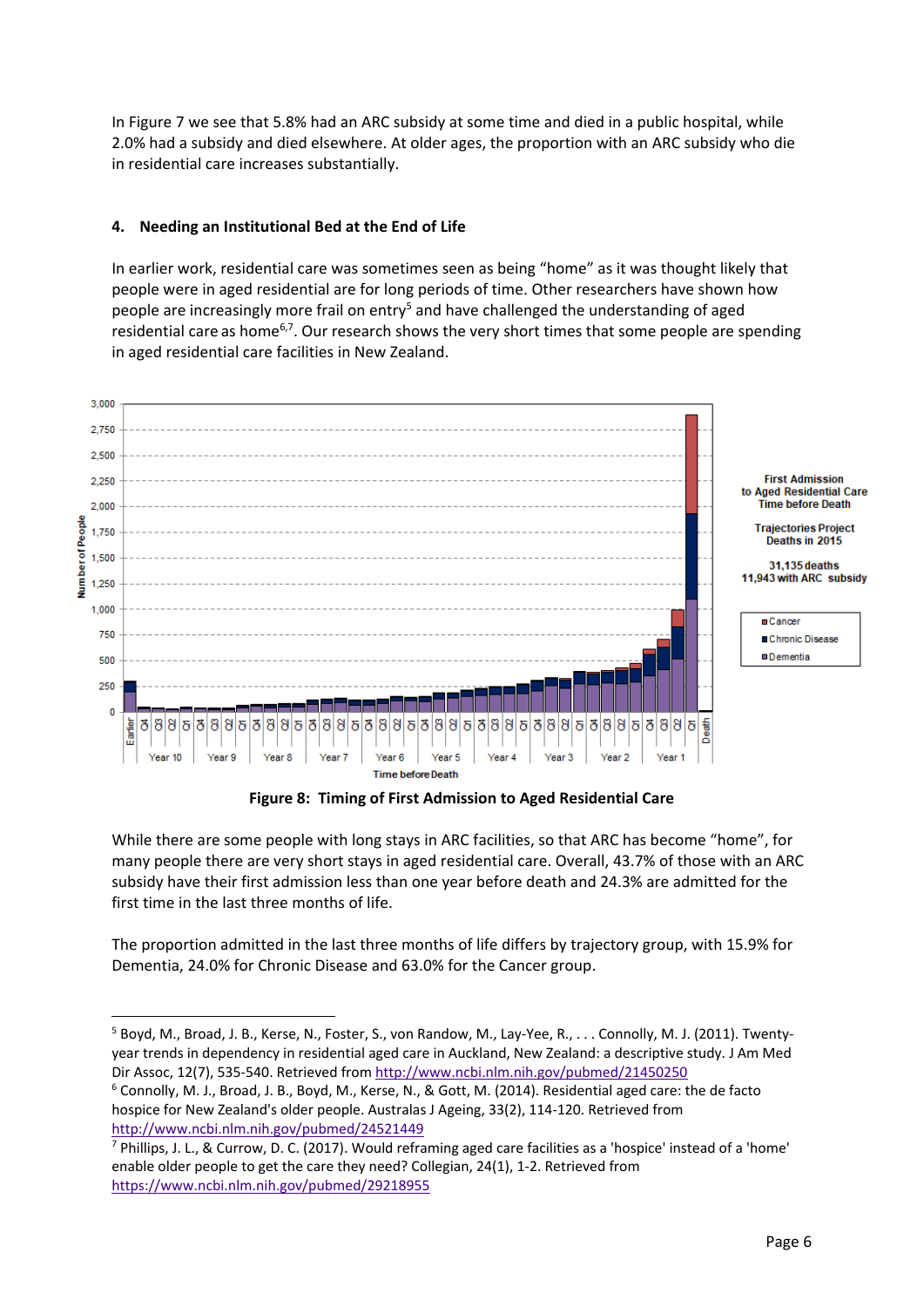We can look at the place of death data with a different lens by combining the three key places providing a bed at the end of life: public hospital, aged residential care and hospice in‐patient units. Overall, 73.9% of the deaths in 2015 had some sort of institutional bed as the place of death (public hospital, aged residential care or hospice IPU).



**Figure 9: Institutional Bed as the Place of Death, by Age Band**

In Figure 9 by age band, the use of some form of institutional bed is almost linear with age from age 10 onwards, reaching over 90% by age 95. The use of an institutional bed at the end of life is 91.1% for Dementia, 81.1% for Chronic Disease and 68.5% for the Cancer group. This analysis challenges the understanding that care at the end of life can be delivered entirely at home at older ages.

It has been recognised that New Zealand has a much lower usage of public hospital at the end of life for older people than in other countries<sup>8</sup>. For those over age 65, New Zealand has the lowest proportion of deaths in public hospital and the highest proportion of deaths in aged residential care.

It seems that District Health Boards (DHBs) have been highly successful at discharging older people from public hospitals to aged residential care, but this means that the burden of providing quality palliative care is transferred to staff in ARC facilities.

Eight people were admitted to aged residential care for the first time on the day of death and 343 in the last week of life. In the last four weeks of life, 1,423 were admitted, which is 11.9% of those with any ARC subsidy.

<sup>8</sup> Broad, J. B., Gott, M., Kim, H., Boyd, M., Chen, H., & Connolly, M. J. (2013). Where do people die? An international comparison of the percentage of deaths occurring in hospital and residential aged care settings in 45 populations, using published and available statistics. Int J Public Health, 58(2), 257‐267. Retrieved from http://www.ncbi.nlm.nih.gov/pubmed/22892713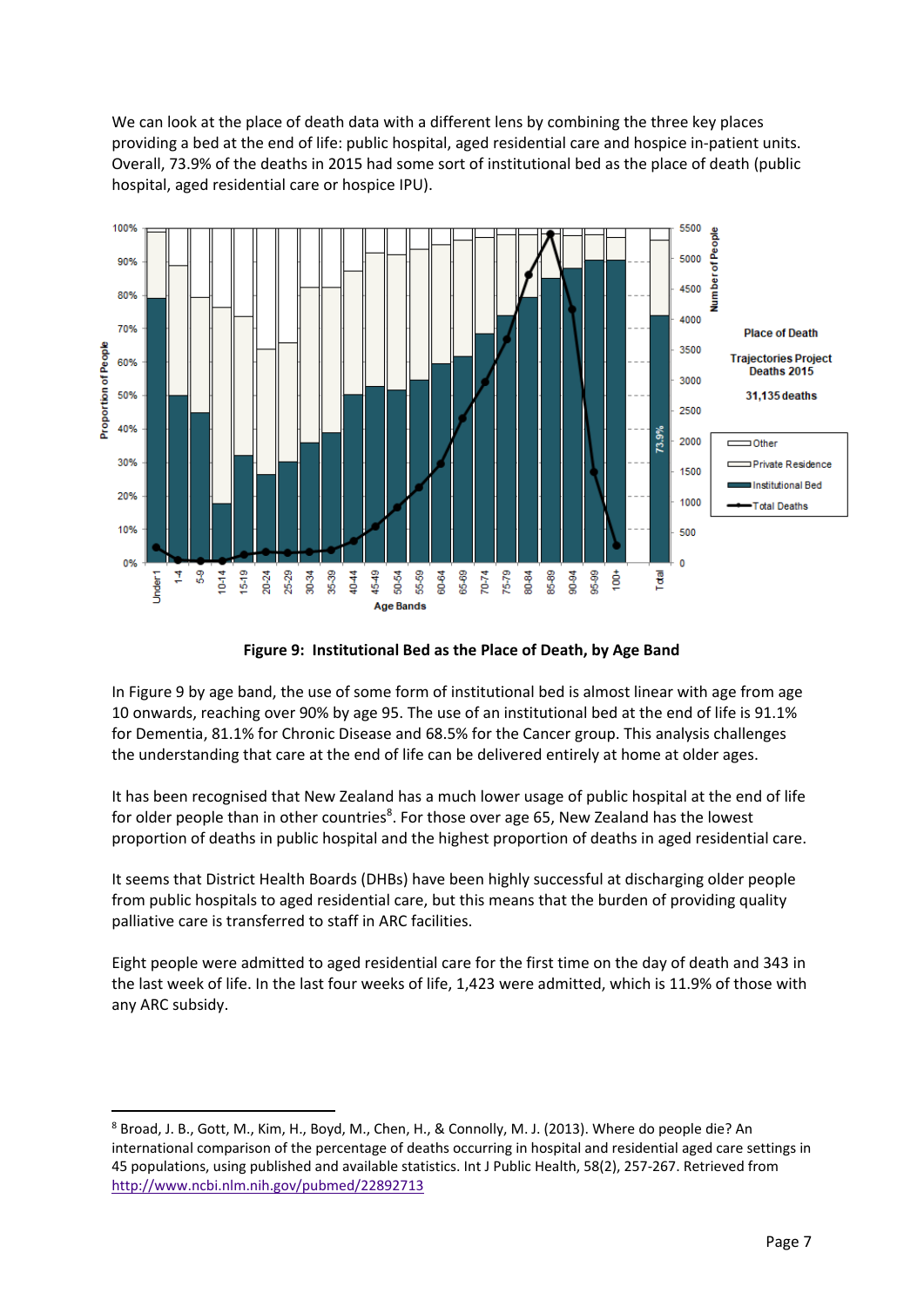#### **5. Specialist Palliative Care provided by Hospices**

Hospices have been expanding care from their traditional roots in cancer care, but coverage of those in groups other than cancer remains very low.



**Figure 10: Referral to Hospice** 

Overall, 30.7% of people in the Trajectories study used hospice as part of their end of life trajectory. This was highest for the Cancer group at 77.7%. Only 13.9% of those with Dementia and 17.3% of the Chronic Disease group used hospice.

There is evidence that early palliative care in the community $9,10$  is associated with reduced usage of the emergency department at the end of life. However, referral to hospice is occurring relatively late in the trajectory.

Overall, 89.4% of people using hospice are referred to hospice in the year of death, with only 10.6% referred prior to that period. Of people using hospice, 60.3% were referred in the last three months of life and 33.8% in the last four weeks of life.

Those in the Cancer group tend to be referred to hospice earlier, with 25.9% in the last four weeks of life, compared to 47.8% for Chronic Disease, 53.1% for Dementia and 57.3% for the Need and Maximal Need group. In total, 117 referrals were received on the date of death and 16 referrals were only received by hospices after the date of death. Earlier referral to palliative care needs to be encouraged for those with a non‐cancer diagnosis.

<sup>9</sup> McNamara, B. A., Rosenwax, L. K., Murray, K., & Currow, D. C. (2013). Early admission to community‐based palliative care reduces use of emergency departments in the ninety days before death. J Palliat Med, 16(7), 774‐779. Retrieved from http://www.ncbi.nlm.nih.gov/pubmed/23676094

<sup>10</sup> Rosenwax, L., Spilsbury, K., Arendts, G., McNamara, B., & Semmens, J. (2015). Community‐based palliative care is associated with reduced emergency department use by people with dementia in their last year of life: A retrospective cohort study. Palliative medicine, 29(8), 727‐736. Retrieved from http://www.ncbi.nlm.nih.gov/pubmed/25783598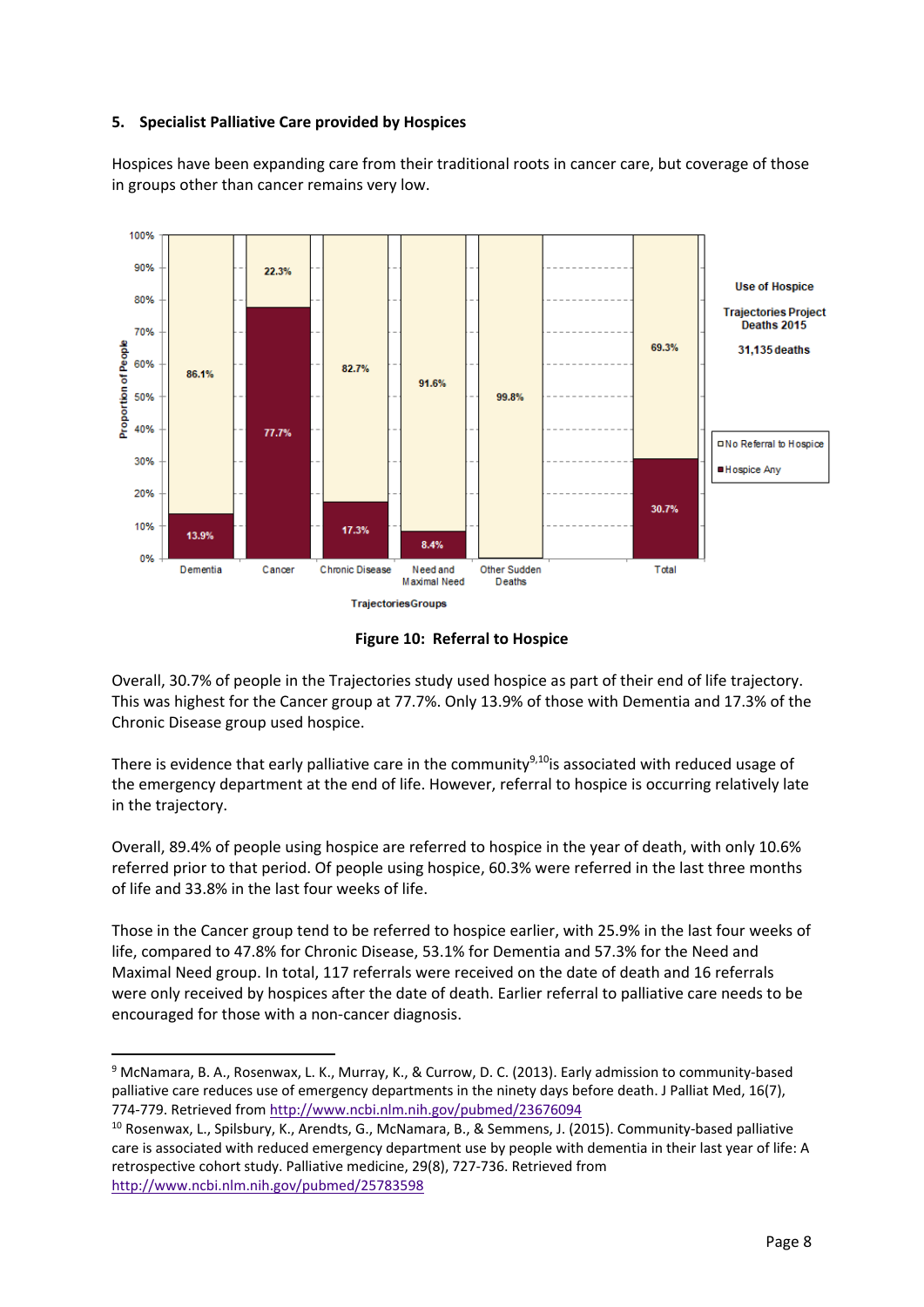#### **6. Estimate of Specialist Palliative Care**

Specialist palliative care is defined in New Zealand<sup>11</sup> as palliative care provided by those who have undergone specific training and/or accreditation in palliative care/medicine, working in the context of an expert interdisciplinary team of palliative care health professionals. Specialist palliative care is provided by hospice or hospital‐based palliative care services directly to the person, family and whānau. A first estimate of the provision of specialist palliative care in New Zealand was made, as shown in Figure 11.



# **Figure 11: Estimate of Specialist Palliative Care, with Need for Palliative Care**

It is estimated that specialist palliative care was provided to 38.5% of total deaths. If the assumptions about overlap and spread between groups are valid, then 90% of the Cancer group received specialist palliative care, while only around 18‐22% of the Dementia, Chronic Disease, and "Need and Maximal Need" groups did so. Note that this is only an estimate, based on available data<sup>12</sup>. The accompanying technical note<sup>13</sup> describes the issues with obtaining national data on hospital palliative care services.

It was found that in the last year of life, 1,817 people used a hospital (or hospitals) with no specialist palliative care service. This is 7.5% of people using a public hospital in the LYOL and 5.8% of all deaths. The group that have the largest gap in potential service are Māori, with 9.2% using a hospital in the LYOL with no access to specialist palliative care.

Specialist palliative care also provides an indirect service to provide advice, support, education and training to others to support the primary provision of palliative care. This activity was not able to be measured in this study.

<sup>&</sup>lt;sup>11</sup> Ministry of Health. (2015). New Zealand Palliative Care Glossary. Wellington: Ministry of Health Retrieved from http://www.health.govt.nz/publication/new‐zealand‐palliative‐care‐glossary

 $12$  There is no national collection of data from hospital palliative care services and we were unable to obtain service coverage by NHI number, as described in the Technical Note. Summary data was available from a Hospital Palliative Care Working Group convened for this project.

<sup>&</sup>lt;sup>13</sup> McLeod, H., & Atkinson, J. (2019). Technical Note on Trajectories of Care at the End of Life Research.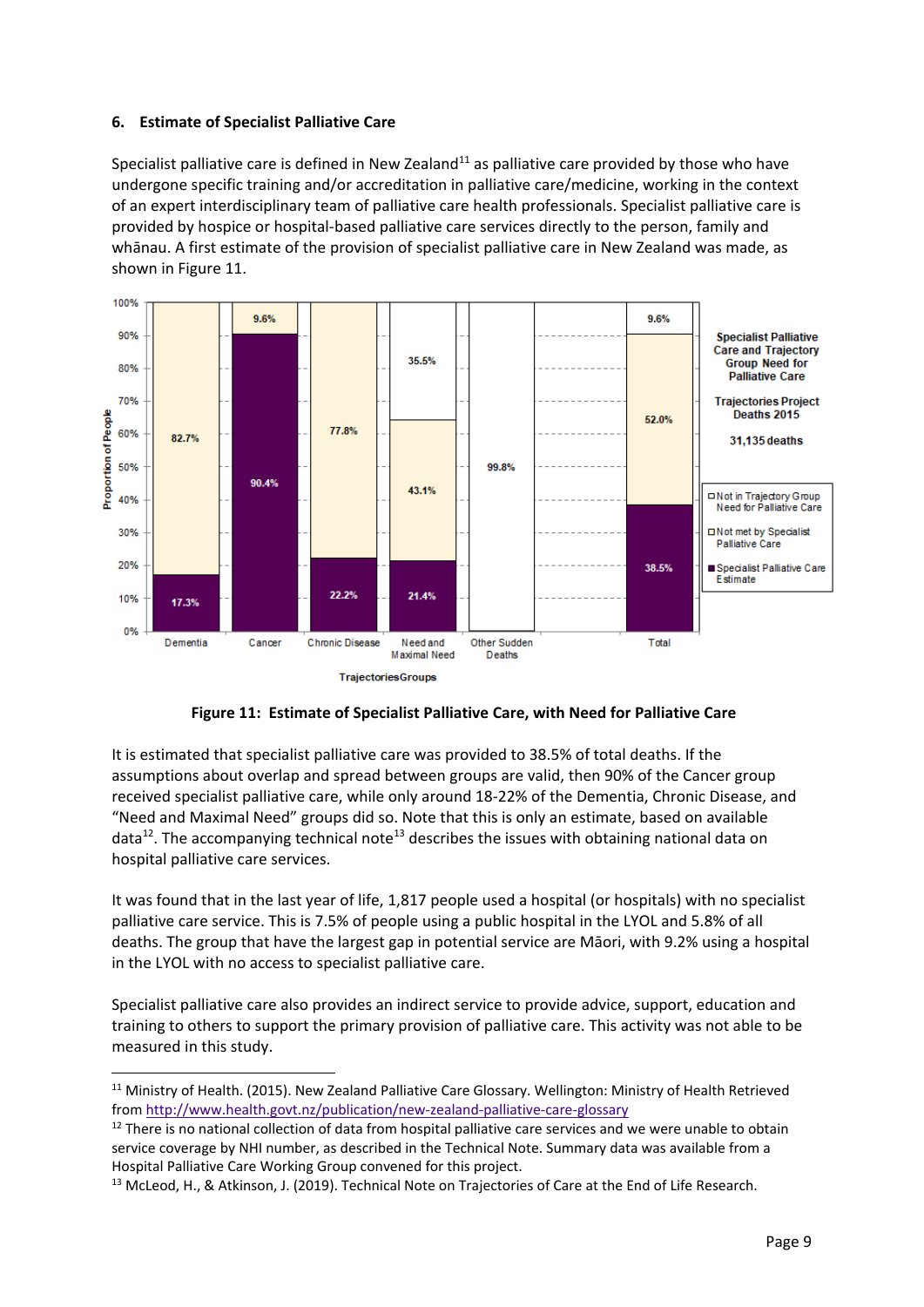#### **7. Hospice, Aged Residential Care and Primary Care**

As specialist palliative care reaches only 38.5% of deaths in the country, it is important to consider which parts of the health system are therefore called on to provide primary palliative care. Figure 12 shows this relative to the need for palliative care, adapted for the trajectory groups, while Figure 13 shows the pattern by age bands.



**Figure 12: Hospice and Aged Residential Care compared to Need for Palliative Care** 



**Figure 13: Hospice and Aged Residential Care compared to Need for Palliative Care, by Age Band**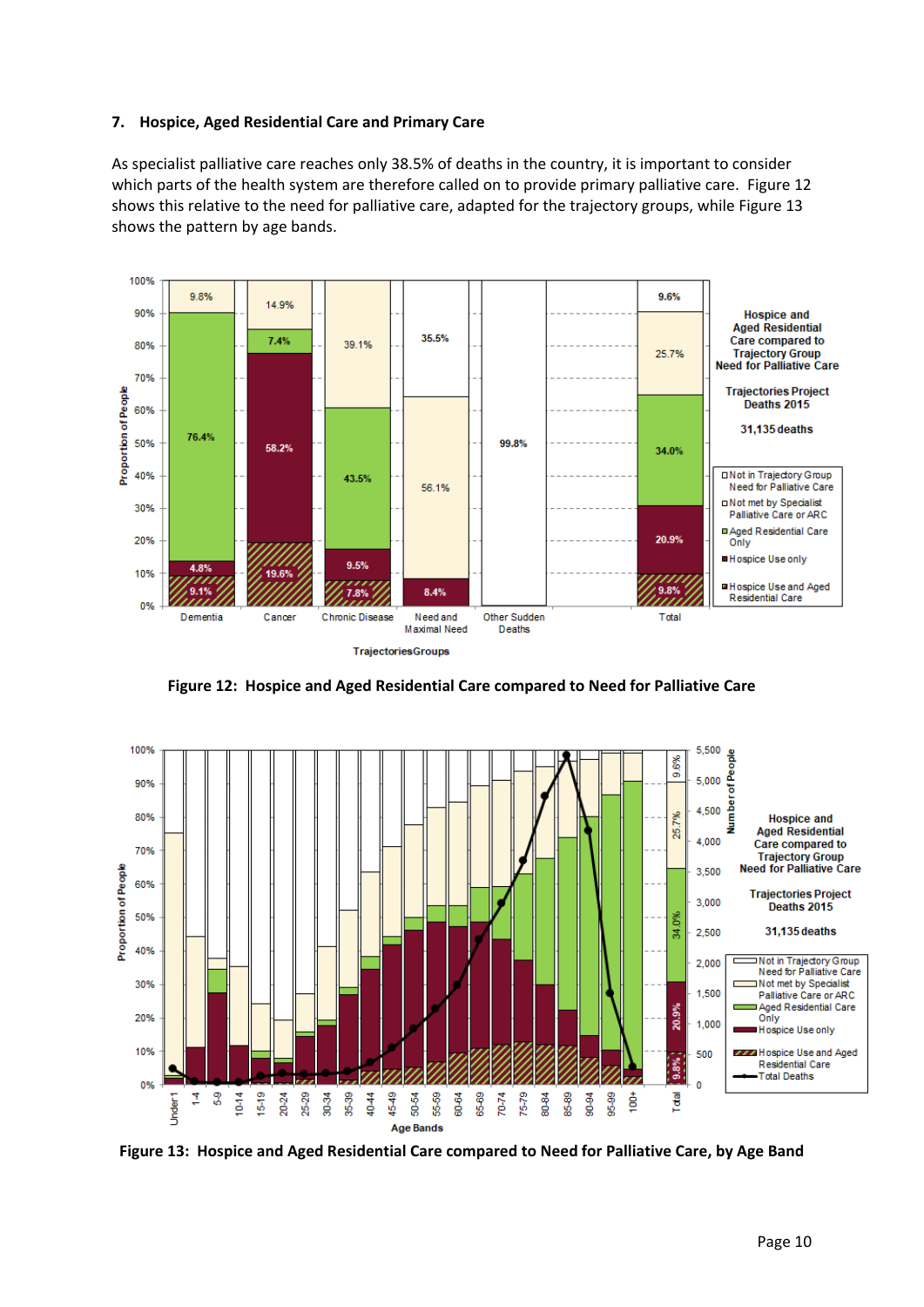Overall, 64.8% used hospice services or aged residential care (ARC). 9.6% of total deaths fall outside the Trajectory Group Need for Palliative Care<sup>14</sup>, leaving a cream group of 25.7% needing on-going palliative care from the primary care team. Some may have seen a hospital palliative care team, but this would have been a short intervention before discharge from public hospital.

Primary palliative care therefore is a vitally important component to end of life care. Primary palliative care is provided by district nursing, GPs and PHOs, and by aged residential care. These teams need to be able to draw on support from specialist palliative care (hospices and hospital palliative care) in a fully integrated hub-and-spoke model<sup>15</sup>.



# **Figure 14: Hospice and Aged Residential Care compared to Need for Palliative Care, by Gender, Ethnicity and Deprivation**

Considering hospice care alone, 30.7% of people used hospice as part of their end of life trajectory. The proportion was higher for men (32.2%) than women. By ethnicity, usage was highest for Māori (35.4%) and Asian (32.6%). The low deprivation group (NZDep 1‐3) had higher proportional usage than the other groups. The gap between hospice care and the need for palliative care is highest for women, European and middle levels of deprivation.

When aged residential care as a place for the delivery of palliative care is included, the gap between hospice or ARC and the need for palliative care changes. As shown in Figure 14, the proportion in cream relying on primary care from district nursing, GPs and PHOs is highest for MELAA (36.7%), Pacific (36.0%) and Māori (33.0%).

<sup>&</sup>lt;sup>14</sup> This is an extension of the earlier work on the Need for Palliative Care. There were some in the Dementia and Chronic Disease (frail elderly) groups that died of causes not in the original list. These have now been included in an expanded definition of Trajectory Group Need for Palliative Care.

<sup>15</sup> Ministry of Health. Resource and Capability Framework for Integrated Adult Palliative Care Services in New Zealand. Wellington: Ministry of Health Manatū Hauora; 2012. URL: http://www.health.govt.nz/publication/ resource‐and‐capability‐framework‐integrated‐adult‐palliative‐care‐services‐new‐zealand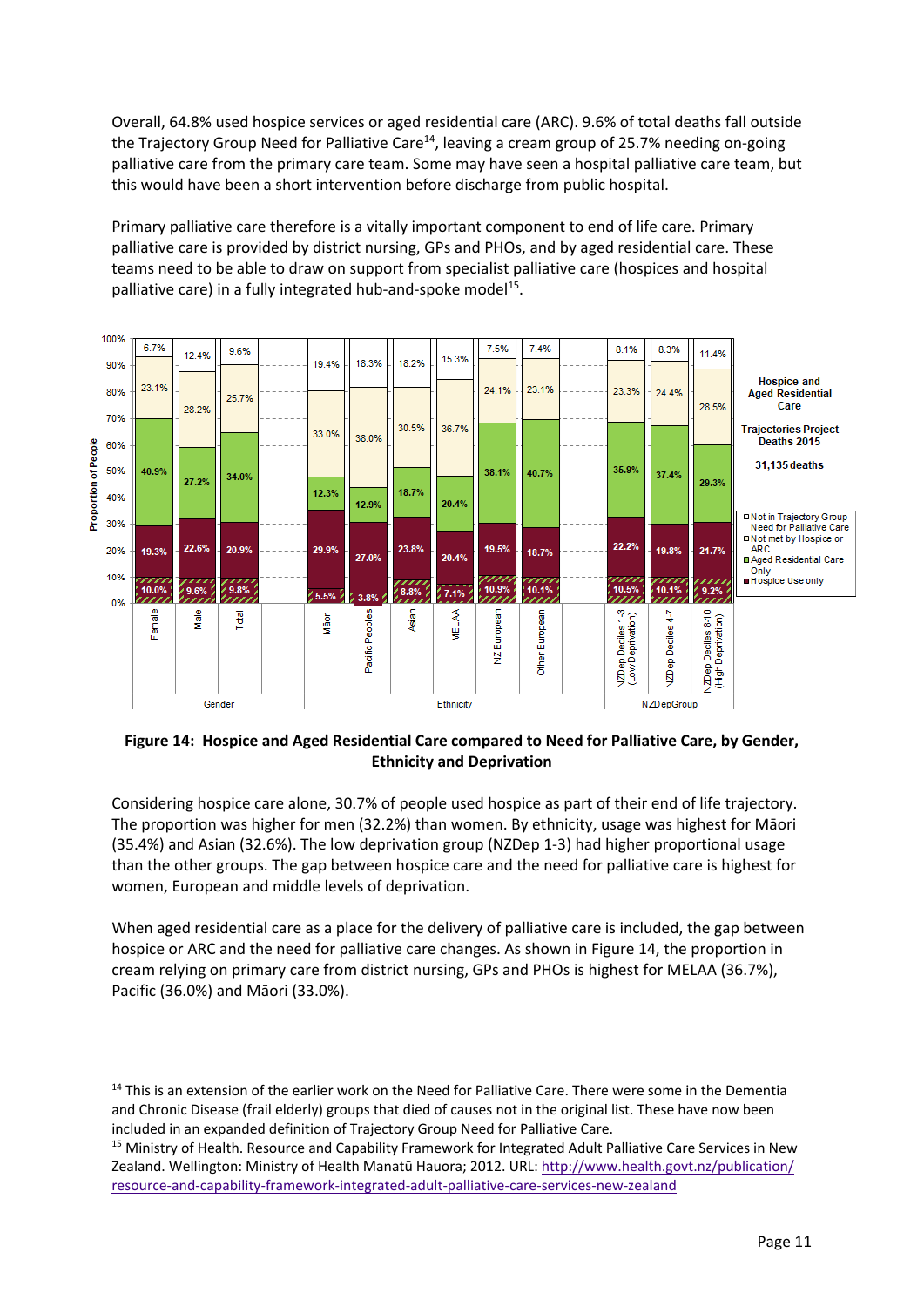# **8. Utilisation of Public Hospital, Aged Residential Care and Hospice IPU**

The Trajectories Project has extensive information on the patterns of use of healthcare services by trajectory groups over the last ten years of life. The days in institutional beds (public hospital, aged residential care or hospice IPU) are shown in Figure 15.



# **Figure 15: Utilisation of Public Hospital, Aged Residential Care Subsidy and Hospice Inpatient Unit, by Years before Death**

The Dementia group have on average 246 days per person per annum (pppa) in public hospital or with an ARC subsidy in the LYOL, which is 67.4% of the time that year. Chronic Disease have 124 days or 34.0% of the time, while Cancer have 42 days or 11.4% of the last year. Need and Maximal Need have only 13 days, and Other Sudden Deaths only 4 days pppa in the LYOL.

The Cancer group has an added 9.2 days from hospice IPU in the LYOL with 1.0 days in Year 2 before death. The Chronic disease group has an added 1.1 days in the LYOL. For all other groups and time periods, the addition of hospice IPU adds small amounts less than one day on average.

Utilisation was analysed for days in public hospital, emergency department events, outpatient visits, medicines dispensed, laboratory tests, days of ARC subsidy, days of hospice care (community and IPU care), days in hospice IPU, registration with PHOs, use of other GPs, days with CarePlus, utilisation of Disability Support Services, and interRAI assessments. Results are available from the authors $16$ .

# **9. Implications of Findings**

The numbers dying with dementia (as opposed to from dementia) were much higher than had previously been known. This study was on deaths in 2015 and the strong pattern by age suggests even higher numbers with dementia with an ageing population. Palliative care in dementia needs a greater focus and needs to be integrated in all palliative care planning.

<sup>16</sup> Heather McLeod: heather@heathermcleodnz.com June Atkinson: june.atkinson@otago.ac.nz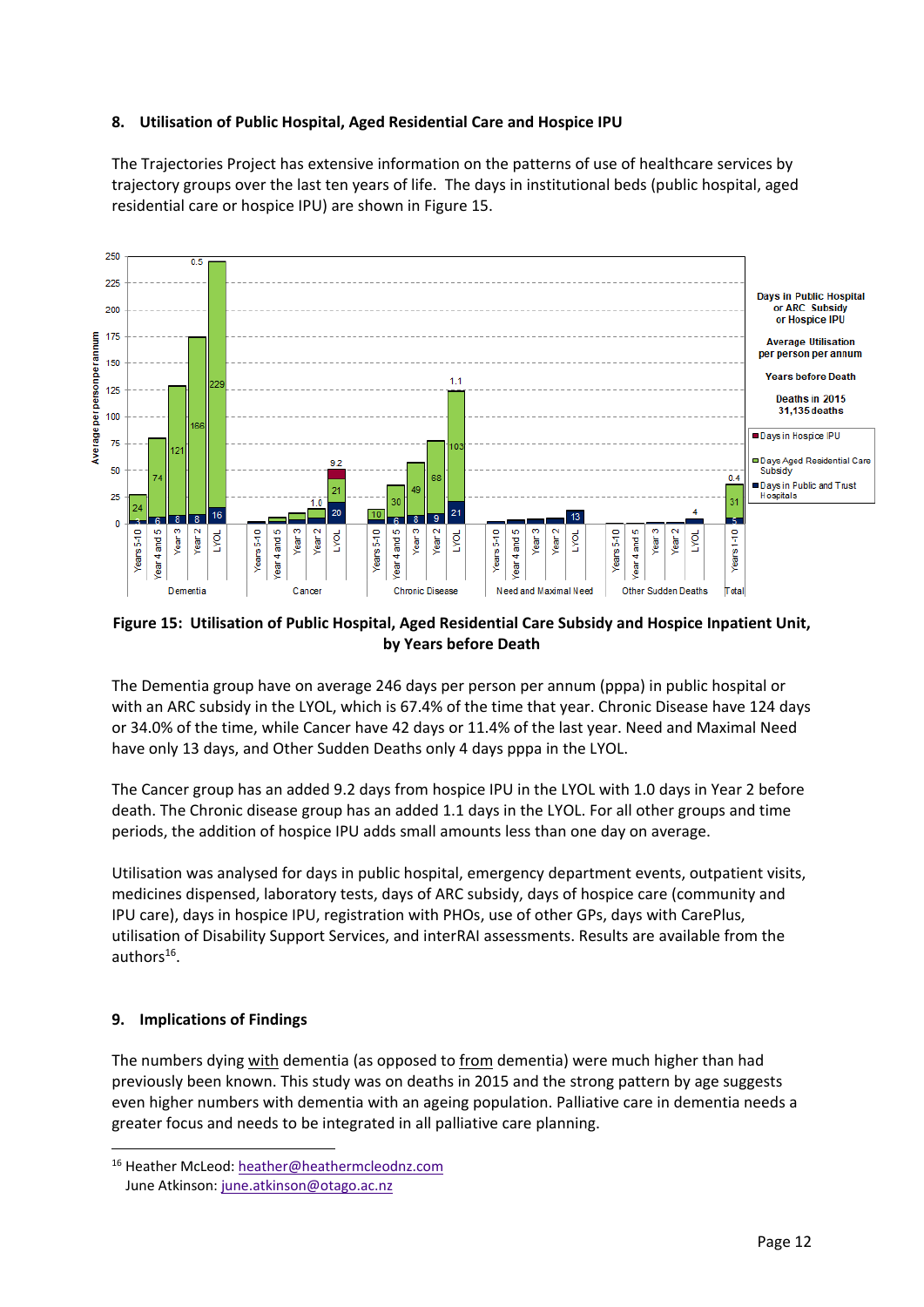We see for the first time the high proportions of older people who have cancer but die of other causes. This has implications for how supportive care in cancer is organised and how it interfaces with other non-cancer services.

There are very high proportions using aged residential care at older ages. The groups with the highest proportional usage are the Dementia and Chronic Disease groups, both of which can be expected to increase with more deaths happening at older ages.

There are very short time periods in aged residential care. Referral to hospice services is also occurring very late, particularly for non-cancer groups. Thus, the time available to provide quality palliative care and support to families and whānau is very short.

There are a surprisingly high proportions using an institutional bed (public hospital, aged residential care or hospice IPU) as the place of death. This challenges the thinking around more care being provided at home and the use of all beds (including at home) needs to be considered more comprehensively. An element of the project was to identify funding flows for end of life care, and this has been done with the four options for bed usage in mind, as illustrated in the summary below $17$ .



**Figure 16: Financial Flows for End of Life Care in New Zealand**

<sup>&</sup>lt;sup>17</sup> There are more detailed flow diagrams for each bed type in a set of slides "Funding Flows for End of Life Care in New Zealand vF2.xlsx"